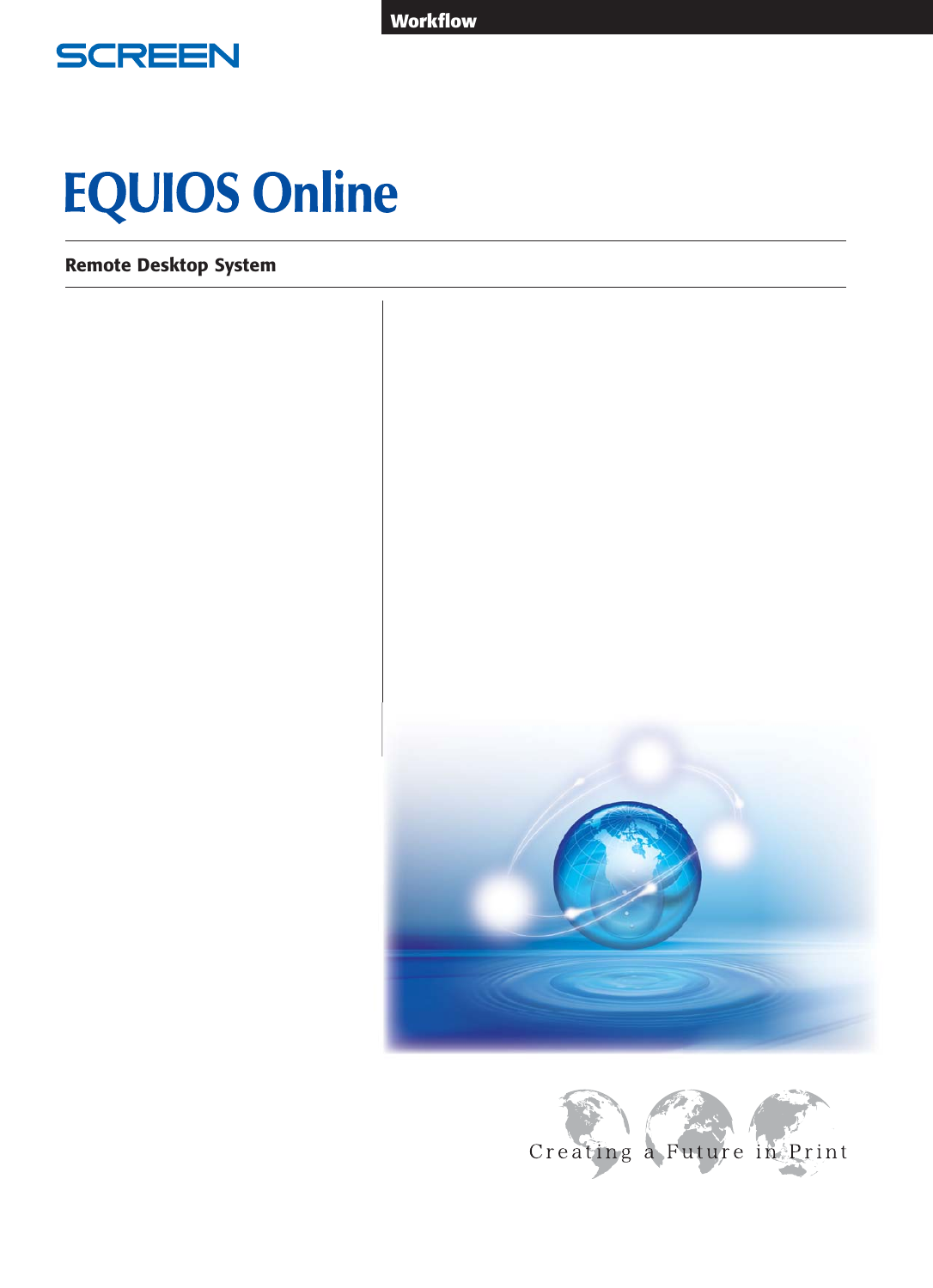*Design*

## **Extends the printer's production environment to the customer's desktop**

## *Printing*

*Client*

## **EQUIOS Online**

**friendly**

 Are you looking for ways to improve your relationship with your customers? Are you always on a tight deadline? Wouldn't it be nice if you could bring your customers' files into prepress and obtain their approval quickly so you could get the plates to press? If the answer is yes, Screen has the solution for you! With the challenges of meeting deadlines every day and staying competitive, print providers must be efficient and automate every stage of production as much as possible.

 EQUIOS Online is an easy-to-use, online job submission, remote proofing and approval solution for Trueflow SE. EQUIOS Online automates the overall production cycle, shortens the time from prepress to press and improves customer satisfaction. Leveraging the power of the Internet, you are virtually open for business 24/7, anytime, anywhere.

| <b>Shorter</b> | <b>Customer</b> | Preflight | Remote        | Multi-person | <b>Progress</b>     | 3d book |
|----------------|-----------------|-----------|---------------|--------------|---------------------|---------|
| turnaround     | relationship    | input     | collaboration | proofing     | <b>I</b> management | proof   |
|                |                 |           |               |              | iPad                |         |

## **For the printing company...**

- **Design data and proofs can be shared entirely online in a timely manner.**
- Connecting to Trueflow SE makes it possible to automate job creation, data registration, proof output and more.
- The status of file uploads, requests for approval and other progress notifications are immediately and automatically sent to the person in charge by e-mail.
- Printers can share the latest status with their sales department or customers (approvers) who are geographically distant via networks.

## **For the DTP operator and designer...**

- $\bullet$  Data uploads can be done online anytime, anywhere, and proofs, which are created automatically, can be viewed in a timely manner.
- Connection with Trueflow SE and the preflight portal is a good way for designers to know if the data is appropriate for output, which narrows the gap between design and production stages and prevents problems in advance.
- $\bullet$  The proofing and approval status for each page can be shared on the Web for easy progress management.

## **For the customer (approver)...**

- Proof data can be checked, revision instructions created and comments shared entirely on the Web without the need for proprietary software applications.
- The differences in the document before and after revisions can be checked easily, preventing oversights while reducing the amount of time required for proofing.
- Check-back instructions and approval process become clearer. Better communication prevents problems.
- TIFF proof data can be downloaded as a PDF file for the use of print out.
- 3d book proof(HTML) can be downloaded for the secondary use as online publishing and digital catalogs.
- $\bullet$  iPad compatibility increases convenience for the approver outside the office.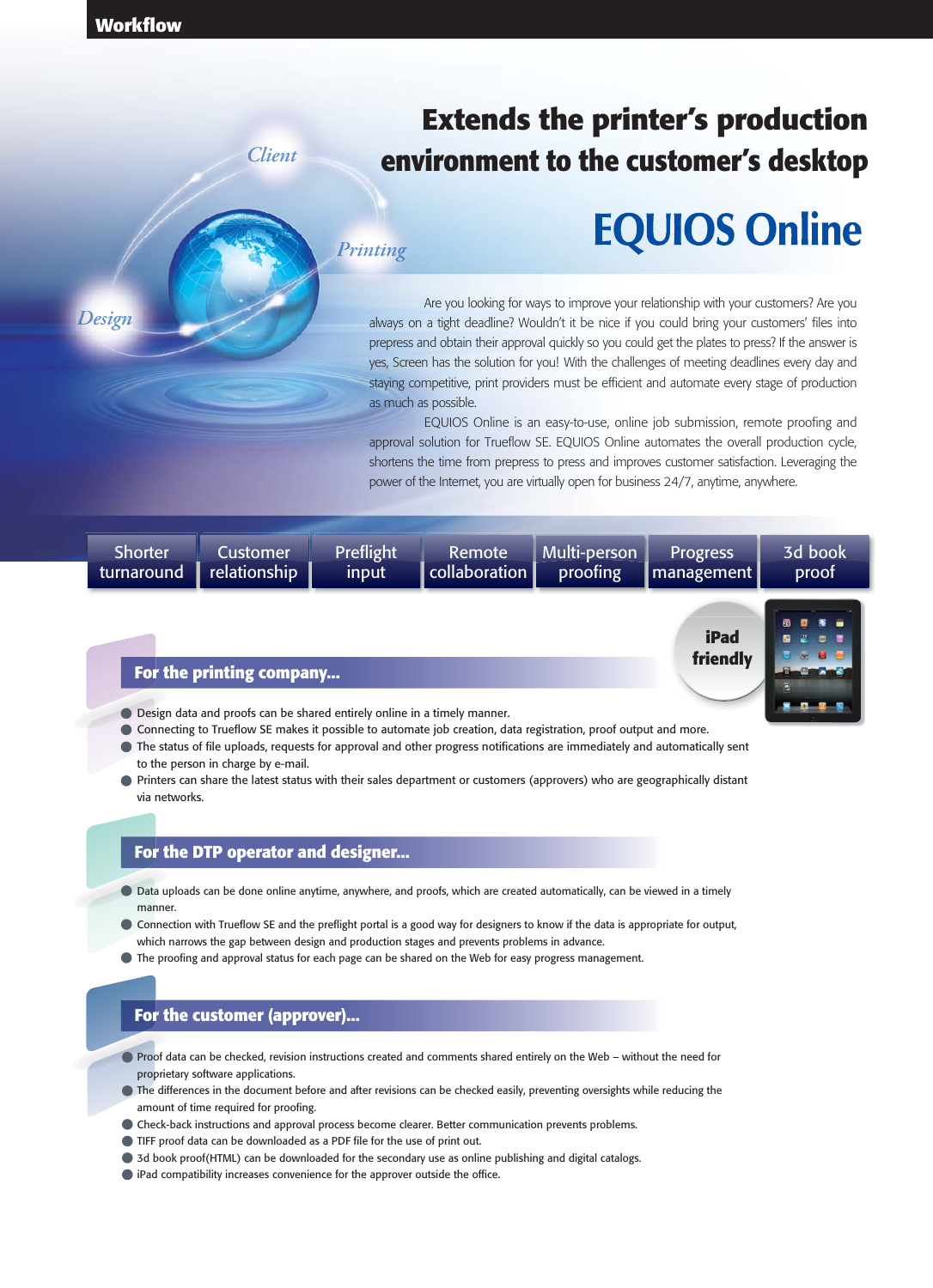## Easily integrated and intuitive user interface

EQUIOS Online features a simple, intuitive interface that can be used easily by both printing companies and a wide range of clients for approval. Proofing data can also be checked using an iPad.



Page flip proofing window compatible with spec-based left right, or top binding



Control window featuring preview mode

## Simple and reliable on-screen proofing and approval



input/output processing (job sheet creation)

#### Online Proofing/Approval  $\overline{a}$  4  $\overline{b}$  5  $\overline{b}$  5  $\overline{b}$  5  $\overline{b}$  5  $\overline{b}$  5  $\overline{b}$  5  $\overline{b}$  5  $\overline{b}$  5  $\overline{b}$  5  $\overline{b}$  5  $\overline{b}$  5  $\overline{b}$  5  $\overline{b}$  5  $\overline{b}$  5  $\overline{b}$  5  $\overline{b}$  5  $\overline{b}$  5  $\overline{b}$  5  $\overline{b}$  5

- **Online proofing**
- Approval, rejection, check-back instructions ■
- Downloading of proofing images
- supporting secure online data submission
- Preflight function (option)

## Trueflow Output

- Online proofing and the state of the state of the state of the state of the state of the state of the state of the state of the state of the state of the state of the state of the state of the state of the state of the processing
- Automatic creation of proofing images ■
	- E-mail notification

#### $\epsilon$ Conversion of E-Book Data

Secondary use of 3d book proof (HTML) as online publishing and digital catalogs

New business Added value